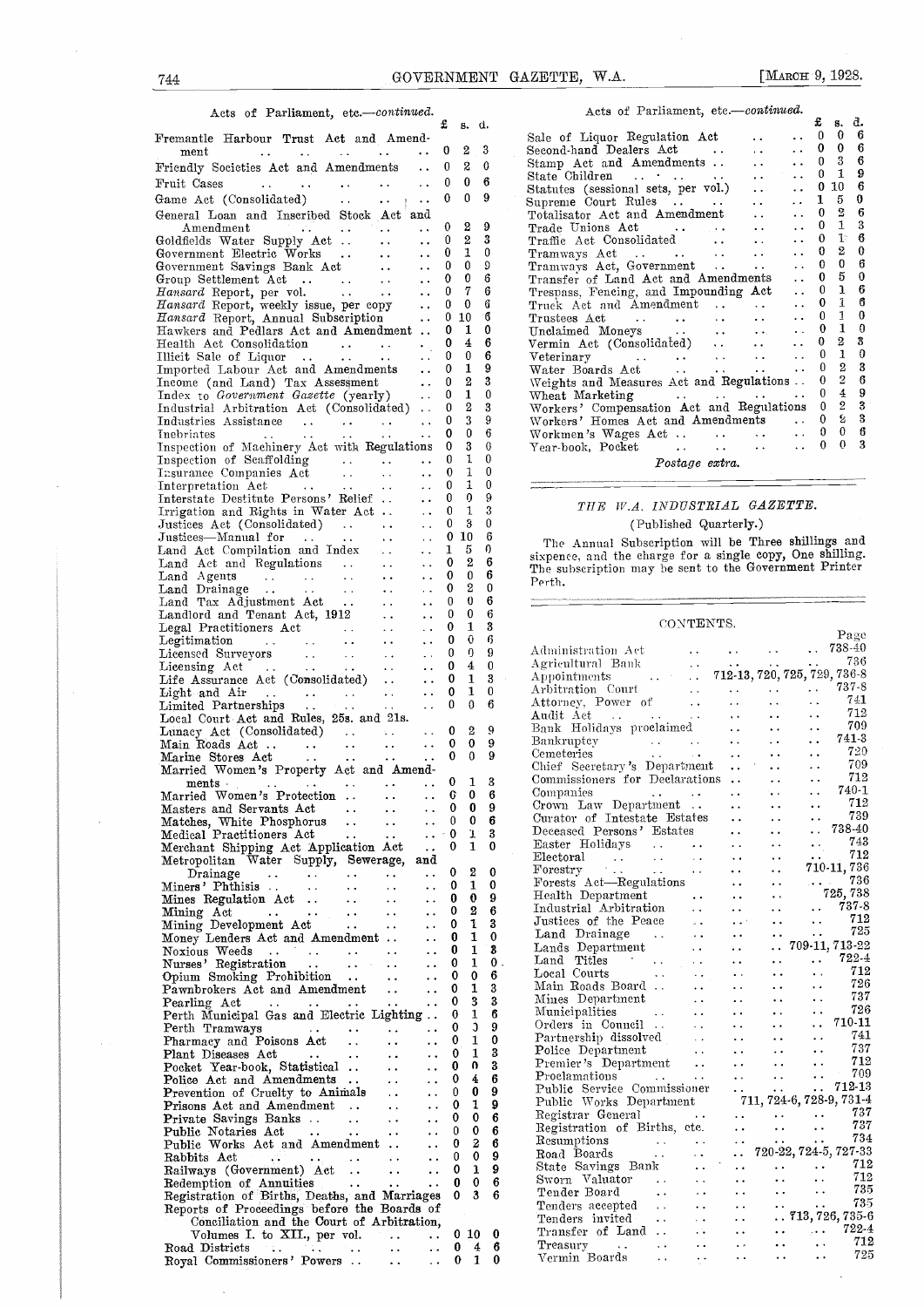

# Government Gazette

# PERTH, FRIDAY, 9 MARCH 1928 No. 11

© STATE OF WESTERN AUSTRALIA

## **CONTENTS**

Administration Act Agricultural Bank Appointments Arbitration Court Attorney, Power of Audit Act Bank Holidays proclaimed Bankruptcy Cemeteries Chief Secretary's Department Commissioners for Declarations Companies Crown Law Department Curator of Intestate Estates Deceased Persons' Estates Easter Holidays Electoral Forestry Forests Act—Regulations Industrial Arbitration Health Department Industrial Arbitration Justices of the Peace Land Drainage Lands Department Land Titles Local Courts Main Roads Board Mines Department Municipalities Orders in Council Partnerships dissolved Police Department Premier's Department Proclamations Public Service Commissioner Public Works Department Registrar General Registration of Births, etc. Resumptions Road Boards